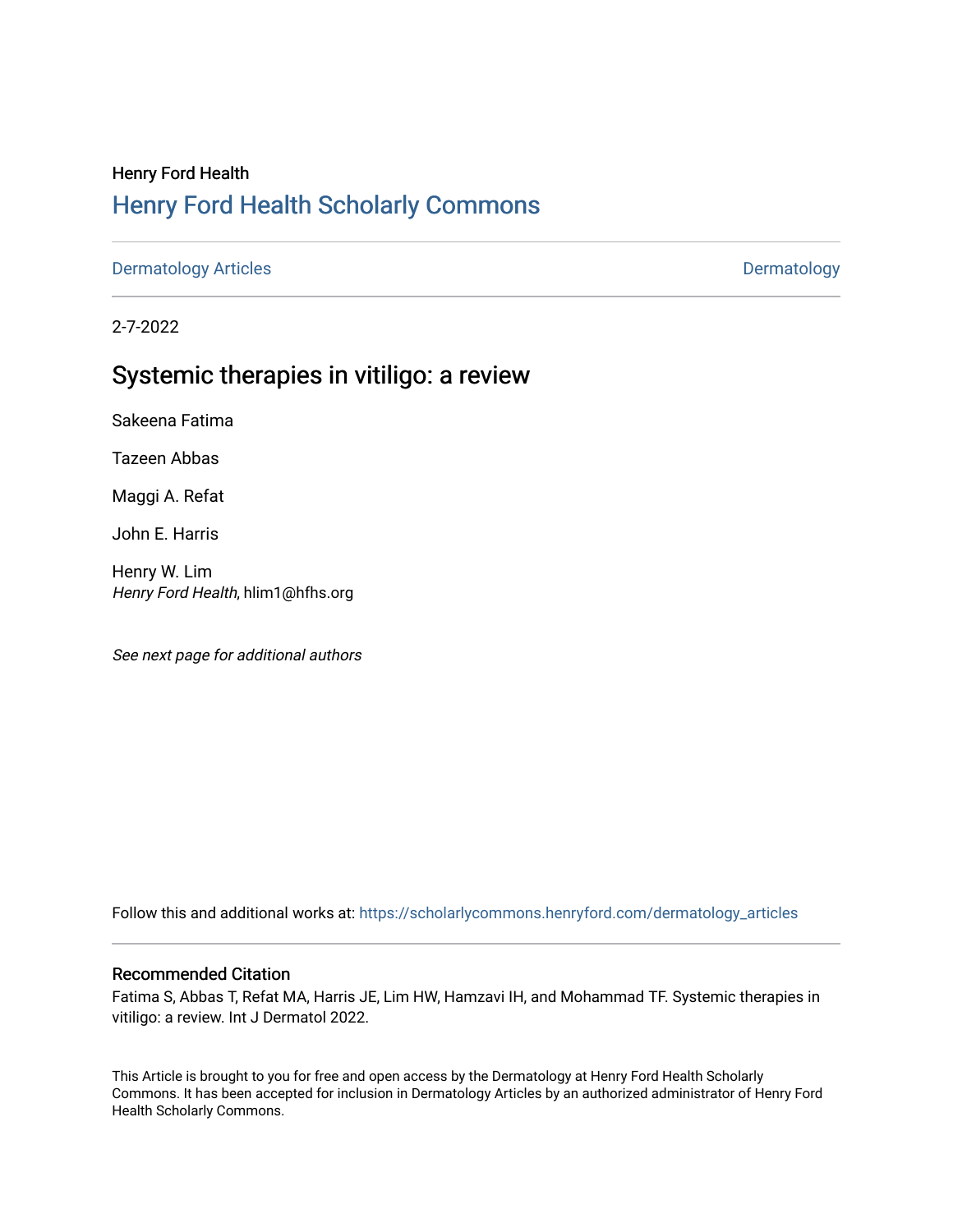# Authors

Sakeena Fatima, Tazeen Abbas, Maggi A. Refat, John E. Harris, Henry W. Lim, Iltefat H. Hamzavi, and Tasneem F. Mohammad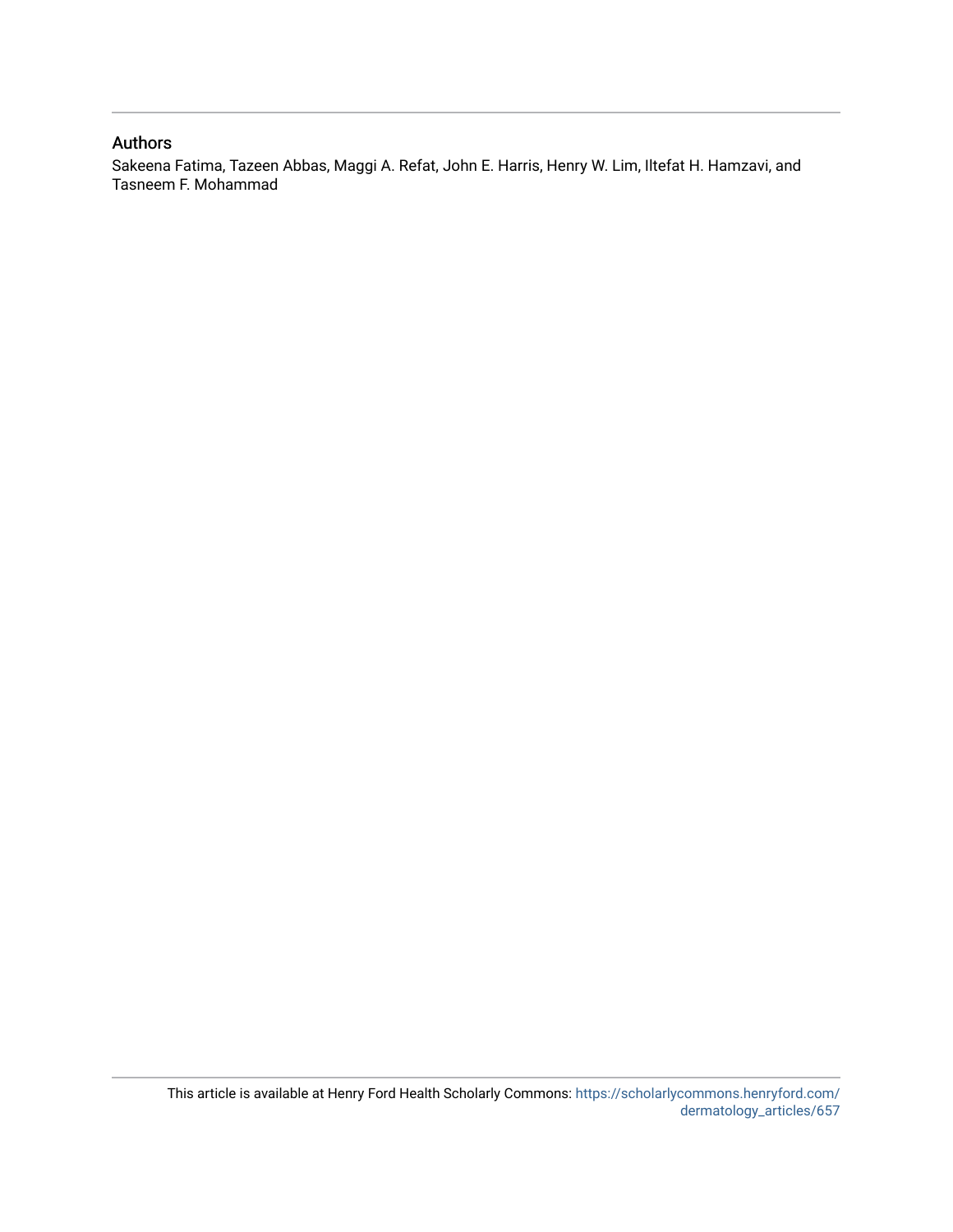Review

# $\ddot{\phantom{a}}$ Systemic therapies in vitiligo: a review

Sakeena Fatima<sup>1</sup>, MD, **O** Tazeen Abbas<sup>2</sup>, MD, Maggi A. Refat<sup>3</sup>, MBBCh, MSc, John E. Harris<sup>3</sup>, MD, PhD, Henry W. Lim<sup>4</sup>, MD, Iltefat H. Hamzavi<sup>4</sup>, MD and Таѕпеет F. Mohammad $^{\mathsf{4}}$ , мо

1 Department of Dermatology, University Hospitals Cleveland Medical Center, Cleveland, OH, USA, <sup>2</sup>Department of Emergency Medicine, Staten Island University Hospital, Staten Island, NY, USA, <sup>3</sup>Department of Dermatology, University of Massachusetts Medical School, Worcester, MA, USA, <sup>4</sup>Multicultural Dermatology Center, Department of Dermatology, Henry Ford Hospital, Detroit, MI, USA

#### Correspondence

Sakeena Fatima, MD Department of Dermatology University Hospitals Cleveland Medical **Center** Cleveland OH, USA E-mail: [sakeena.fatima@uhhospitals.org](mailto:)

Conflict of interest: Listed at end of article.

Funding source: None.

doi: 10.1111/ijd.16114

#### Introduction

Vitiligo is characterized by the loss of epidermal melanocytes. First, melanocytes are damaged, possibly by oxidative stress. This triggers the autoimmune pathway, resulting in melanocyte destruction, leaving the follicular and cutaneous melanocyte reservoir unable to keep pace.<sup>1</sup>

Prompt and aggressive treatment of vitiligo is important, as it can affect the quality of life, and early treatment may prevent progression.2 Many patients with active disease and extensive body surface area (BSA) involvement may benefit from systemic therapy. Interest in this area has grown as clinicians search for novel therapies to improve patient outcomes. Here, we review systemic therapies in vitiligo including immunosuppressants and other more novel agents, including antibiotics, antioxidants, and hormone analogues. There are some limitations in comparing studies since outcome measures were not standardized.

# Abstract

Vitiligo is characterized by the development of depigmented macules and patches. Autoimmunity has been established as a factor in disease pathogenesis, leading to utilization of immunosuppressive agents. Topical immunosuppressants are commonly used; however, this treatment modality is often cumbersome and inefficient, as many patients have active disease with extensive body surface area involvement. Prompt and aggressive treatment of vitiligo is important, as this may prevent progression and improve quality of life. To meet these challenges and improve patient outcomes, interest in systemic therapies has grown. Currently, oral therapies are rarely prescribed, likely due to concerns with systemic side effects and unclear efficacy. This article provides a brief overview on the use of systemic agents in treating vitiligo in order to provide additional therapeutic options to clinicians.

#### Immunosuppressants

#### Oral corticosteroids

#### Mechanism of action

Systemic corticosteroids, used for decades in vitiligo, are a firstline option for rapidly progressing disease.<sup>3</sup>

Corticosteroids bind cytoplasmic receptors, which regulate gene transcription of the inflammatory pathway<sup>4</sup> causing the production of anti-inflammatory proteins, leading to the inhibition of autoantibody formation and cytotoxic T-cell apoptosis. Patients with vitiligo have decreased serum melanocyte autoantibodies and antibody titers to melanocyte surface antigens after treatment with corticosteroids (Fig. 1a).<sup>5</sup>

#### Application

Pasricha and Khaitan used oral mini pulse (OMP) therapy in patients with extensive or rapidly spreading vitiligo to minimize

1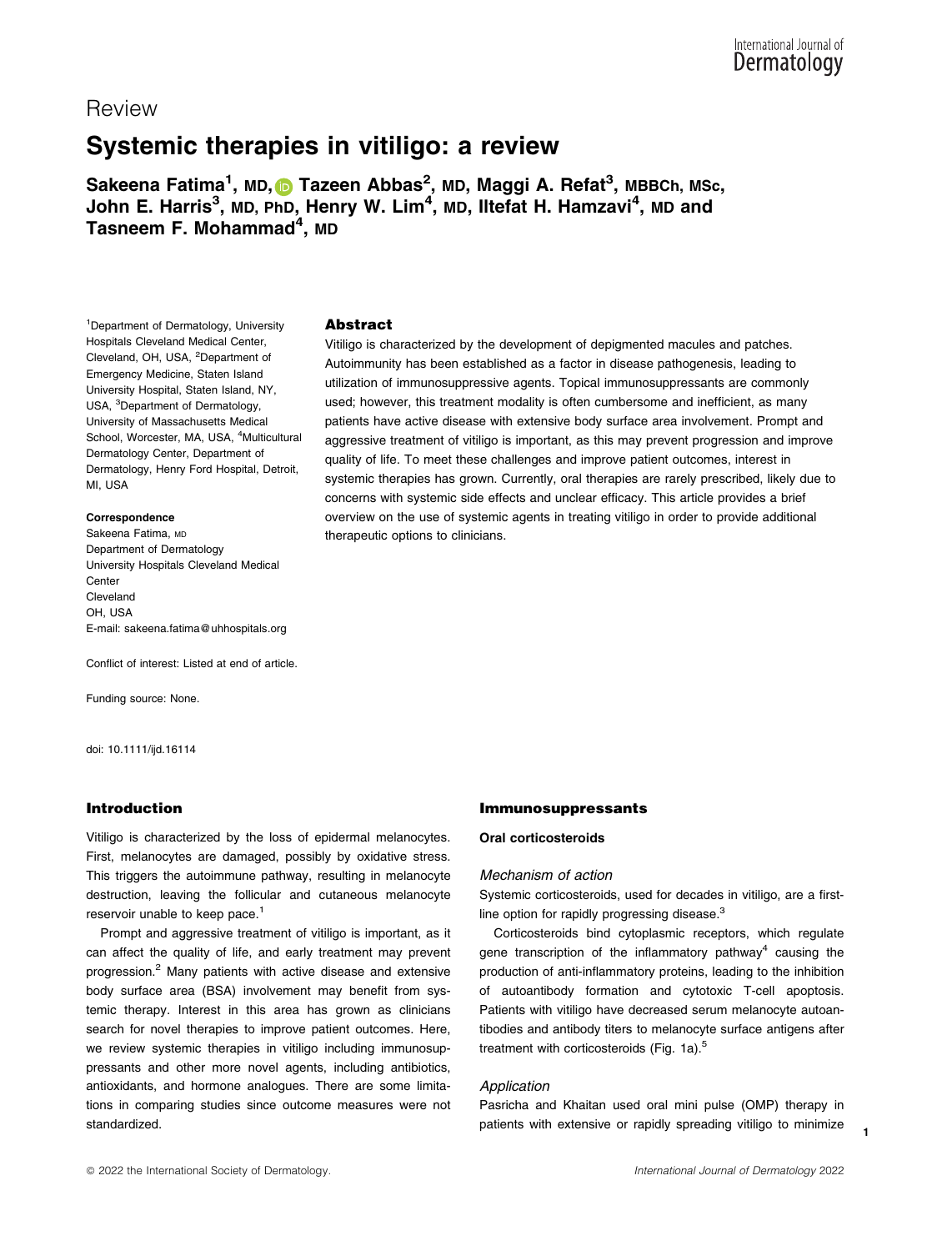

Figure 1 Intracellular pathways of systemic therapies in vitiligo: (a) corticosteroids, (b) azathioprine and mycophenolate mofetil, (c) methotrexate, (d) cyclosporine A, (e) ruxolitinib and tofacitinib nitrate, (f) minocycline, (g) alpha-lipoic acid, (h) ginkgo biloba, and (i) afamelanotide. Abbreviations: 5'PP, 5-phosphoribosyl -a-pyrophosphate; 6-MeMPN, 6-methyl mercaptopurine nucleotides; 6-MP, 6 mercaptopurine; 6-TGN, 6-thioguanine nucleotides; Afa, afamelanotide; AiCR, 5-aminoimidazole-4-carboxamide ribonucleotide; ALA, alphalipoic acid; AMP, adenosine monophosphate; ATIC, 5-aminoimidazole-4-carboxamide ribonucleotide formyltransferase; Aza, azathioprine; CpN, cyclophilin; CS, corticosteroids; CsA, cyclosporine A; DHF, dihydrofolate; DHFR, dihydrofolate reductase; dTMP, deoxythymidine monophosphate; FAiCR, 10-formyl 5-aminoimidazole-4-carboxamide ribonucleotide; GB, ginkgo biloba; GC-R, glucocorticoid receptor; GMP, guanosine monophosphate; GMPS, guanosine monophosphate synthetase; HGPRT, hypoxanthine phosphoribosyl transferase; IFN- $\alpha$ , interferon-a; IFNR, interferon-a receptor; IL-2, interleukin-2; IMP, inosine monophosphate; IMPDH, inosine monophosphate dehydrogenase; MC, minocycline; MC1R, Melanocortin 1 receptor; MTX, methotrexate; MPA, mycophenolic acid; MMF, mycophenolate mofetil; NFAT, nuclear factor of activated T cells; THF, tetrahydrofolate; TIMP, thioinosine monophosphate; TYMS, thymidylate synthase

side effects. Five milligrams of betamethasone administered on 2 consecutive days halted disease progression within 1- 3 months in 89% of the 40 patients, with some experiencing variable repigmentation. Two patients improved only after increasing the dose to 7.5 mg. $^{6}$ 

In 29 patients, 25 of whom had progressive vitiligo and four had stable disease, 22 of 25 (88%) patients with active vitiligo experienced an arrest in activity after receiving 10 mg dexamethasone on 2 consecutive days, although repigmentation was minimal.<sup>7</sup>

When low-dose OMP therapy at 2.5 mg dexamethasone on 2 consecutive days in patients with progressive, unstable vitiligo was used, 408 of 444 (91.8%) patients achieved disease stability after a mean duration of 13.2 weeks. The remaining 36 patients (9.2%) reported a decrease in new lesions. Some repigmentation of lesions was seen in all patients after a mean of 16  $\pm$  5.9 weeks.<sup>8</sup>

Kim et al. used daily low-dose oral prednisolone (0.3 mg/kg body weight) in 81 patients with active vitiligo. After 4 months, stabilization was observed in 87.7% of patients and repigmentation in 70.4%. Better repigmentation outcomes occurred in males, age 15 or younger, and disease duration under 2 years.<sup>9</sup>

The literature suggests that at least 3-6 months of treatment is required and can be reinitiated for relapse or combined with phototherapy.5 However, uniform outcome measures have not been applied.

#### Side effects

There are many significant side effects, especially with daily use, but these are decreased with OMP therapy.<sup>8</sup> Side effects in the above studies ranged from 9% to 69% of patients, including weight gain, dysgeusia, acne, insomnia, headache, generalized weakness, agitation, menstrual disturbance, and hypertrichosis (Table 1).<sup>6-8</sup>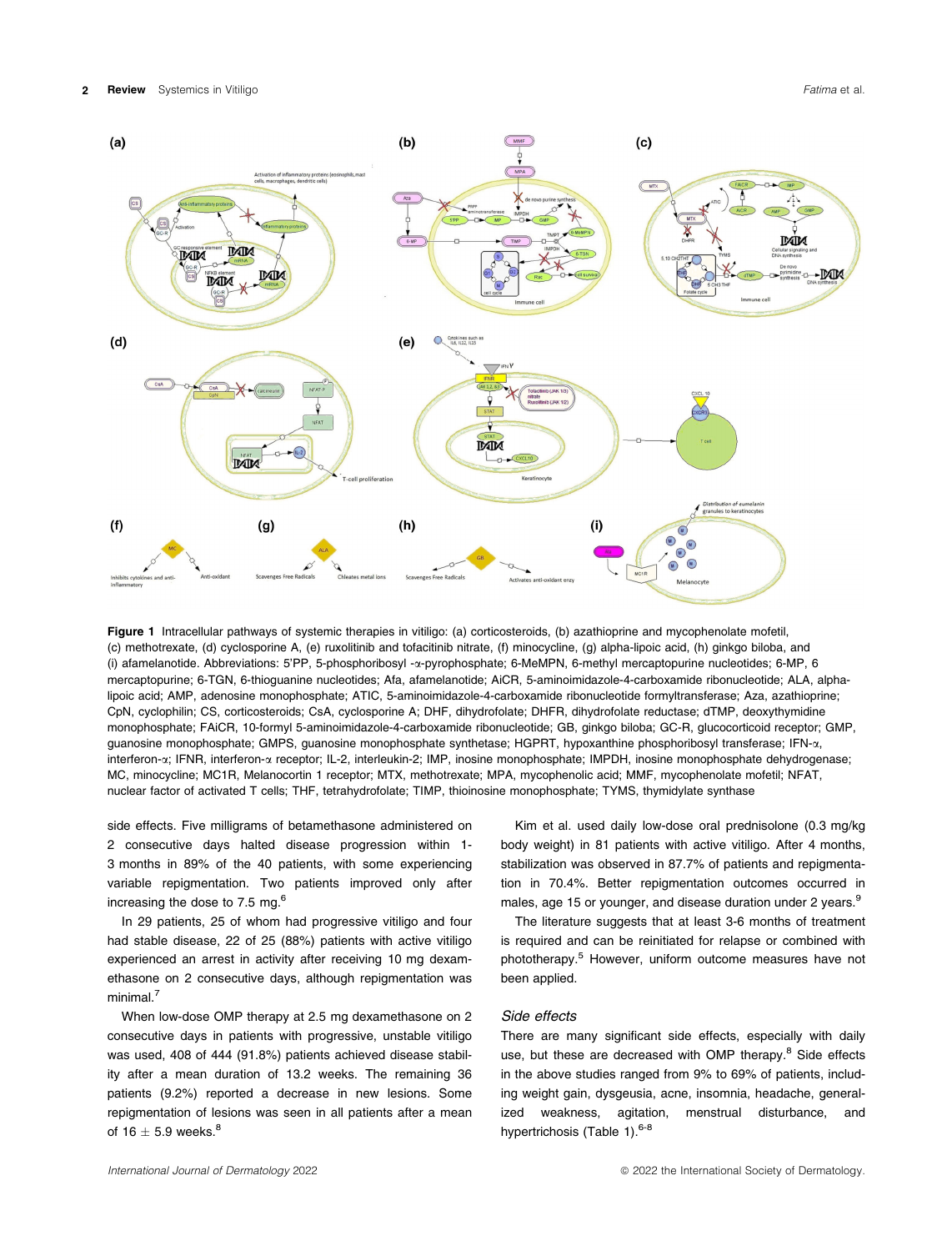#### Azathioprine

#### Mechanism of action

Azathioprine (AZA) suppresses DNA and RNA synthesis, inhibiting B- and T-cell proliferation and function. It most potently affects lymphocytes, as they lack a salvage pathway and rely on de novo purine synthesis (Fig. 1b).<sup>10</sup>

#### Application

AZA was used with psoralen plus ultraviolet A (PUVA) in 60 patients randomized to receive both AZA (0.6-0.75 mg/kg) and PUVA (group 1) or PUVA alone (group 2) over a 4-month course. Group 1 achieved earlier repigmentation in a predominantly perifollicular pattern (after an average of five versus eight sessions in group 2) and a twofold greater total mean repigmentation (58.4% versus 24.8%,  $P < 0.001$ ). Furthermore, in group 1, 30% of patients achieved 75% or greater repigmentation, compared to none in group 2. This suggests that concomitant use of AZA and PUVA leads to greater and earlier repigmentation than PUVA alone.<sup>11</sup>

Patra et al. conducted a randomized comparative trial of betamethasone OMP therapy (group 1) vs. AZA (group 2) in progressive nonsegmental vitiligo. OMP halted disease progression faster than AZA, with 82.3% (19) of patients in group 1 versus 18.2% (4) in group 2 at 2 months. However, at 6 months, there was no significant difference in stabilization. Repigmentation with good color match was observed in 84.2% of patients in the OMP group versus  $61.1\%$  of patients in the AZA group.<sup>12</sup>

#### Side effects

AZA is generally well tolerated, but patients with lighter skin phototypes are at greater risk for nonmelanoma skin cancers, especially with use over 1 year (Table 1). $13$  AZA is not recommended during pregnancy (Table 2).<sup>14-19</sup>

#### Mycophenolate mofetil

#### Mechanism of action

Mycophenolate mofetil (MMF), a prodrug of mycophenolic acid, inhibits inosine-5'-monophosphate dehydrogenase (IMPDH), specifically the type II isoform located in lymphocytes. IMPDH is required for de novo synthesis of guanine nucleotides and, subsequently, DNA synthesis.<sup>20</sup> MMF preferentially targets B and T lymphocytes as they are dependent on de novo purine synthesis, thereby decreasing cell-mediated responses and antibody formation (Fig. 1b). $20,21$ 

# Application

To assess the efficacy of oral MMF as a non-steroid option in stabilizing active vitiligo, Bishnoi et al. conducted a randomized study with 50 patients with a baseline vitiligo disease activity (VIDA) score of  $4.^{22}$  Group A received 2.5 mg of dexamethasone on 2 successive days of the week, and group B received

up to 2 g of MMF for 180 days with a 90-day treatment-free period. The average time to halt disease progression was  $47.2 \pm 2.1$  days in group A and  $52.5 \pm 9.3$  days in group B  $(P = 0.21).^{22}$  However relapse occurred earlier and was higher with MMF, but only the former was significant.<sup>22</sup>

#### Side effects

Side effects include dose-dependent gastrointestinal symptoms including diarrhea, nausea, and abdominal pain, etc. Less likely are hematologic side effects including anemia, leukopenia, and thrombocytopenia (Table 1).<sup>21</sup>

#### Methotrexate

#### Mechanism of action

Methotrexate interferes with DNA synthesis and induces apoptosis in active  $CD4^+$  T cells.<sup>23</sup> It reduces pro-inflammatory cytokines (IL-1, IL-6, and tumor necrosis factor-a), decreases the gene expression of IL-2 and IFN- $\gamma$ , and increases the gene expression of anti-inflammatory cytokines (IL-4 and IL-10). $^{24}$ Many of these cytokines, like IL-6 and IL-2, may be dysfunctional in vitiligo (Fig. 1c). $^{23}$ 

#### Application

Six patients with at least 6% BSA involvement took oral methotrexate (25 mg/week) for 6 months with no changes in pigmentation.<sup>25</sup> In contrast, a patient with rapidly progressing vitiligo and rheumatoid arthritis was started on oral methotrexate (7.5 mg/week). Improvement in arthritis, stability of vitiligo, and marked repigmentation were observed after 3 months of therapy.<sup>26</sup>

Another study compared methotrexate with OMP corticosteroid therapy in patients with unstable vitiligo. Group 1 received methotrexate (10 mg/week), while group 2 received dexamethasone 2.5 mg on 2 consecutive days (5 mg/week). Over 24 weeks, 76% (19/25) of patients in group 1 stabilized, with 44% (11/25) achieving variable repigmentation. In group 2, 72% (18/ 25) of patients stabilized, with 60% (15/25) achieving variable repigmentation. The differences between the two groups were not statistically significant, demonstrating that methotrexate was not inferior and may be useful when corticosteroids are contraindicated.<sup>23</sup>

#### Side effects

At dermatologic doses, side effects include increased risk of infection, gastrointestinal symptoms, elevations of liver function tests, headache, and leukopenia (Table 1).<sup>27</sup>

#### Cyclosporine

#### Mechanism of action

Cyclosporine binds cyclophilin to inhibit calcineurin, which activates nuclear factor of activated T cells, a transcription factor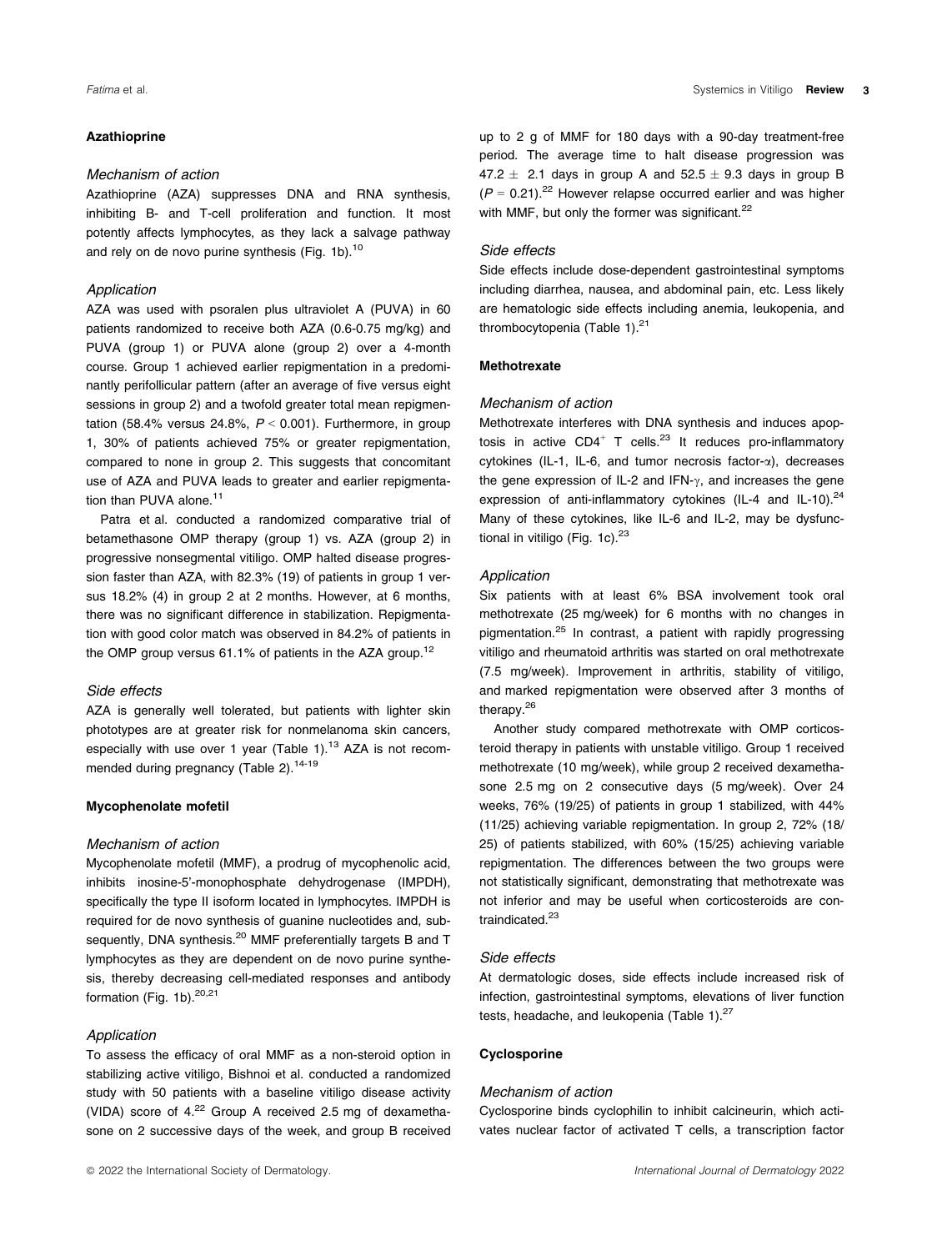# Table 1 Systemic therapies for vitiligo: monitoring and side effects

| <b>Generic Name</b><br>(Alternative Brand                          | <b>Baseline Laboratory</b><br><b>Studies and</b>        |                                                                                                                                                                      |                                                                                                                                                                                                                   |                                                                                                                                                                               |
|--------------------------------------------------------------------|---------------------------------------------------------|----------------------------------------------------------------------------------------------------------------------------------------------------------------------|-------------------------------------------------------------------------------------------------------------------------------------------------------------------------------------------------------------------|-------------------------------------------------------------------------------------------------------------------------------------------------------------------------------|
| Names)                                                             | <b>Monitoring</b>                                       | <b>Ongoing Monitoring*</b>                                                                                                                                           | <b>Comments</b>                                                                                                                                                                                                   | Representative Side effects <sup>†</sup>                                                                                                                                      |
| Afamelanotide <sup>64</sup>                                        | None                                                    | None                                                                                                                                                                 |                                                                                                                                                                                                                   | Erythema, mild infection,<br>nausea, and<br>hyperpigmentation                                                                                                                 |
| Alpha-lipoic acid <sup>53</sup><br>Azathioprine<br>$(Imuran)^{13}$ | None<br>CBC, CMP, UA,<br>TPMT, and TB test              | None<br>First 2 months:<br>CBC 2/month and CMP<br>monthly<br>Months 2-4:<br>CBC and CMP monthly<br>Month $5+$ :<br>CBC and CMP q3 months                             | Total body skin exam for patients<br>on azathioprine >2 years                                                                                                                                                     | Nausea and dizziness<br>Bone marrow suppression, GI<br>upset, and hepatitis                                                                                                   |
| Corticosteroids <sup>66</sup>                                      | BP, glucose if diabetic                                 | Every 3 months:<br>BP, weight, and glucose<br>Yearly:<br>DEXA and lipid profile                                                                                      | Monitor for symptoms of adrenal<br>insufficiency, particularly when<br>receiving systemic corticosteroids<br>>2 consecutive weeks or >3<br>cumulative weeks in the past 6<br>months                               | Adrenal suppression,<br>osteoporosis, weight gain,<br>hyperglycemia,<br>cardiovascular disease,<br>dyslipidemia, cataracts, and<br>glaucoma<br>Growth suppression in children |
| Cyclosporine<br>(Neoral) <sup>28</sup>                             | BP, CBC, CMP, Mg,<br>uric acid,                         | Months 1-2:<br>BP, CBC, CMP, Mg, uric<br>acid, lipid panel every<br>2 weeks<br>Months $3+$ :<br>BP, CBC, CMP, Mg, uric<br>acid, lipid panel<br>monthly <sup>13</sup> | Contraindicated in:<br>Uncontrolled hypertension, renal<br>disease, serious infections, and<br>previous history of malignancy.<br>Avoid in patients with high<br>cumulative dose of previous PUVA<br>phototherapy | Renal dysfunction,<br>hypertension, headaches,<br>paresthesias, dose-related<br>hyperbilirubinemia, gingival<br>hyperplasia, and<br>hypertrichosis                            |
| Ginkgo biloba <sup>53</sup>                                        | None                                                    | None                                                                                                                                                                 |                                                                                                                                                                                                                   | Mild anticoagulant effect, GI<br>effect, and restlessness                                                                                                                     |
| Methotrexate <sup>67</sup>                                         | CBC, CMP, hepatitis<br>panel, and TB test               | Months 1-2:<br>CBC q 2-4 weeks, LFTs<br>monthly, and BUN and<br>$Cr$ q 2-3 months<br>Month $3+$ :<br>CBC, CMP every 3<br>months                                      | Prior to initiation:<br>Review alcohol intake, risk of<br>hepatitis B or C, and family history<br>of liver disease.<br>During treatment:<br>Supplementation with folic acid                                       | Bone marrow suppression,<br>stomatitis, nausea, anorexia,<br>hepatotoxicity, pulmonary<br>fibrosis, and fetal loss                                                            |
| Minocycline <sup>50</sup>                                          | None                                                    | None                                                                                                                                                                 |                                                                                                                                                                                                                   | Photosensitivity and GI distress<br>Less common:<br>hyperpigmentation, vertigo,<br>drug-induced lupus,<br>autoimmune hepatitis, and<br>hypersensitivity reaction              |
| Mycophenolate Mofetil<br>$(Cellcept)^{21}$                         | CBC, CMP, LFT                                           | Month 1:<br>CBC, CMP, lipid profile q<br>weekly<br>Months 2 and 3:<br>CBC, CMP, lipid profile q<br>2 weeks<br>Month 3+<br>CBC, CMP, LFT q<br>monthly                 |                                                                                                                                                                                                                   | GI side effects: nausea,<br>abdominal pain, diarrhea<br>Less common: neutropenia,<br>anemia, thrombocytopenia                                                                 |
| Ruxolitinib (Jakafi) <sup>68</sup>                                 | CBC, CMP, lipid<br>profile, hepatitis<br>panel, TB test | Month 1:<br>CBC, CMP, lipid profile<br>Month $2+$ :<br>CBC, CMP, lipid profile q<br>3 months                                                                         | Not recommended in:<br>End-stage renal disease patients<br>Avoid in:<br>Patients with neutropenia,<br>thrombocytopenia, and anemia                                                                                | Anemia, thrombocytopenia,<br>and infection                                                                                                                                    |

(Continues)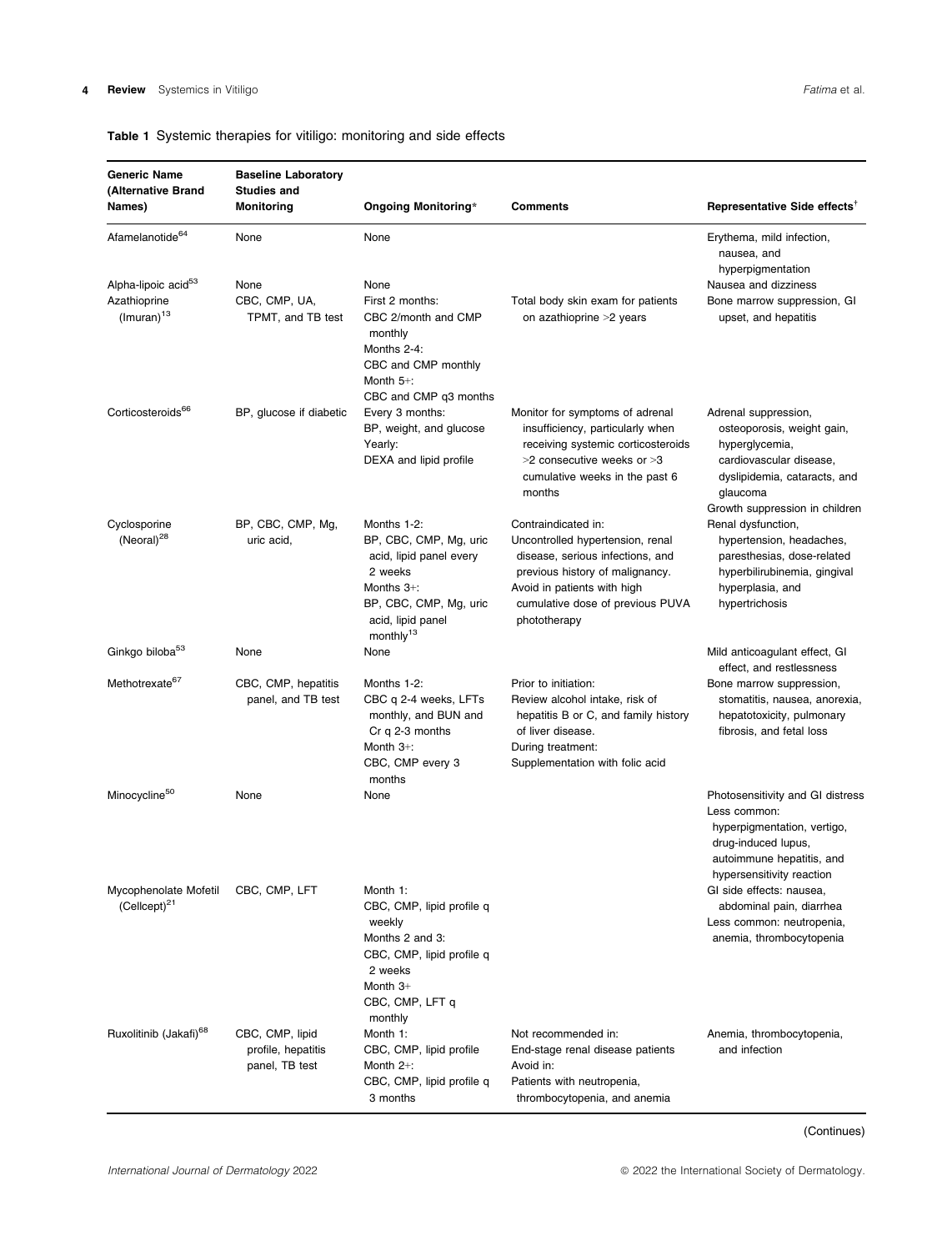#### Table 1 Continued

| <b>Generic Name</b><br>(Alternative Brand<br>Names) | <b>Baseline Laboratory</b><br><b>Studies and</b><br><b>Monitoring</b> | Ongoing Monitoring*                                                                          | <b>Comments</b>                                                   | Representative Side effects <sup>†</sup>              |
|-----------------------------------------------------|-----------------------------------------------------------------------|----------------------------------------------------------------------------------------------|-------------------------------------------------------------------|-------------------------------------------------------|
| Tofacitinib<br>(Xeljanz) <sup>69,70</sup>           | CBC, CMP, lipid<br>profile, hepatitis<br>panel, TB test               | Month 1:<br>CBC, CMP, lipid profile<br>Month $2+$ :<br>CBC, CMP, lipid profile q<br>3 months | Avoid in:<br>Patients with leukopenia,<br>neutropenia, and anemia | Infection, neutropenia, anemia,<br>and hyperlipidemia |

BP, blood pressure; BUN, blood urea nitrogen; CBC, complete blood count; CMP, complete metabolic profile; Cr, creatinine; DEXA, dualenergy x-ray absorptiometry; GI, gastrointestinal; LFTs, liver function tests; Mg, magnesium; TB, tuberculosis; TPMT, thiopurine S-methyltransferase; UA, urinalysis.

\*With no firm monitoring guidelines developed for the use of immunosuppressive drugs in vitiligo, laboratory tests are obtained less or more frequently depending on dose alterations, and if rapidly changing laboratory values or borderline toxicities are encountered. † Space precludes listing all potential adverse effects.

Table 2 US Food and Drug Administration pregnancy categories of systemic agents for vitiligo

| Category            | <b>Description</b>                                                                                            | <b>Systemic Agents</b>                                                                                                                                   |
|---------------------|---------------------------------------------------------------------------------------------------------------|----------------------------------------------------------------------------------------------------------------------------------------------------------|
| A                   | Adequate and well-controlled human studies failed to show risk to fetus                                       | None                                                                                                                                                     |
| B                   | No controlled studies have been conducted in humans; animal studies fail<br>to show risk to the fetus         | None                                                                                                                                                     |
| C                   | Animal studies show a risk to fetus; no adequate human studies. Potential<br>benefits may outweigh the risks  | Cyclosporine, $14$ ruxolitinib, $15$ and to facitinib <sup>16</sup>                                                                                      |
| D                   | Human studies show evidence of risk to fetus, but benefits of use in<br>pregnant women may outweigh the risks | Azathioprine, <sup>14</sup> mycophenolate mofetil, <sup>21</sup> minocycline, <sup>17</sup><br>ginkgo biloba, <sup>18</sup> and prednisone <sup>19</sup> |
| X                   | Human studies show evidence of risk to fetus; risks clearly outweigh any<br>possible benefits                 | Methotrexate <sup>14</sup>                                                                                                                               |
| Unknown<br>category | No pregnancy rating available                                                                                 | Afamelanotide and alpha-lipoic acid                                                                                                                      |

that is critical for the expression and regulation of IL-2. As such, cyclosporine decreases macrophages and lymphocytes in the skin, preferentially inhibiting T-helper cells, with some activity against cytotoxic T cells (Fig. 1d).<sup>28</sup>

High levels of  $CD4^+$  and  $CD8^+$  lymphocytes and low levels of regulatory T cells are present in the dermal–epidermal junction of vitiligo lesions. Higher levels of Type-1 cytokines, tumor necrosis factor- $\alpha$ , IL-8, IFN- $\gamma$ , CD11c<sup>+</sup> myeloid dendritic dermal cells, and CD207<sup>+</sup> Langerhans cells have also been demonstrated in vitiligo lesions, which cyclosporine downregulates.<sup>29</sup>

#### Application

Six patients with vitiligo received oral cyclosporine (6 mg/ kg/day) for 5 to 30 weeks. One patient demonstrated a minimal to moderate response, and the remaining five demonstrated little or no response.<sup>30</sup> Taneja et al. conducted a 12-week, open label study of 18 patients with progressive vitiligo who were treated with oral cyclosporine (3 mg/kg/day). Progressive vitiligo was defined as the development or extension of lesions within

the last 3 months. The progression of vitiligo was halted in 11 of 18 (61%) patients and of these, nine showed repigmentation.<sup>31</sup>

Metha et al. compared the efficacy of cyclosporine with oral dexamethasone mini pulse in patients with active vitiligo. Group 1 received 2.5 mg dexamethasone on 2 consecutive days a week for 4 months, and group 2 received cyclosporine at 3 mg/ kg/day. Arrest of disease progression defined as change in vitiligo disease activity score from 4+ to 3+ was significantly lower in group 2 versus group 1 (10.92 weeks vs 13.90 week,  $P = 0.01$ .<sup>32</sup> Other parameters including the extent of repigmentation, improvement in patient assessment score, and vitiligo quality of life were similar between the groups.<sup>32</sup>

# Side effects

Cyclosporine-induced renal failure is usually duration and dose dependent. Other side effects include hypertension, increased potential of malignancy, neurological and gastrointestinal side effects, and gingival hyperplasia (Table 1).<sup>33</sup>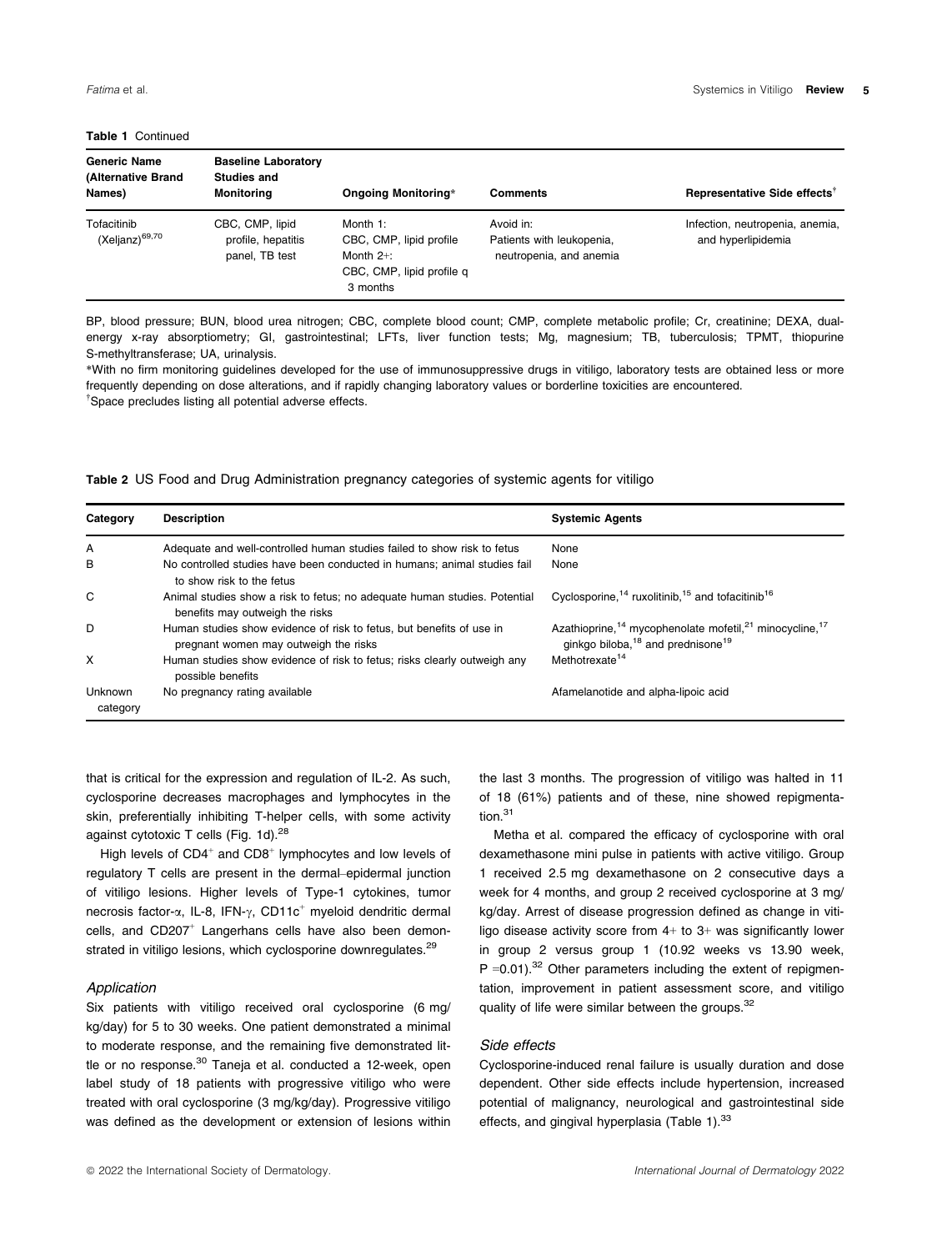# JAK Inhibitors

#### Ruxolitinib

#### Mechanism of action

Vitiligo and alopecia areata are interferon (IFN)- $\gamma$ -driven diseases. IFN- $\gamma$  binding to its receptor activates the Janus kinase (JAK)-STAT pathway, leading to C-X-C motif chemokine 10 secretion in the skin, which is required for the progression of vitiligo in a mouse model.<sup>34-36</sup> Ruxolitinib exerts its effects by inhibiting JAK1/2, which is critical for the IFN- $\gamma$  pathway (Fig. 1e).

#### Application

A male patient with alopecia areata and vitiligo taking 20 mg of oral ruxolitinib twice daily noted 51% facial repigmentation at week 20, in addition to other areas. Hair growth on the scalp and other vitiliginous patches also occurred.<sup>37</sup> Ruxolitinib also has utility in its topical preparation. Rothstein et al. studied 1.5% ruxolitinib cream twice daily in 12 subjects with nonsegmental vitiligo and at least 1% BSA. The average change in Vitiligo Area Scoring Index (VASI) score over 20 weeks in the nine remaining subjects was 27%. Greater efficacy was noted on the face with a VASI score of 76% ( $P = 0.001$ ).<sup>38</sup> A recent, randomized double-blinded study of topical ruxolitinib conducted by Rosmarin et al. compared several different formulations and regimens with a control group to assess endpoint of VASI with 50% improvement. One hundred and fifty-seven patients were randomized to several treatment groups (1.5% twice daily, 1.5% once daily, 0.5% once daily, or 0.15% daily) and control. The endpoint of VASI 50 was achieved by 45% of the 1.5% twice daily group and 50% in the 1.5% once daily group as compared to only 3% in the control group.<sup>39</sup> A further subanalysis revealed that among the 33 patients who received ruxolitinib 1.5% cream BID, a greater proportion of patients were  $\geq$  50 (58.8% vs 31.3%) and female patients (60.0% vs. 33.3%) responded at week 24 based on the facial VASI 50.<sup>40</sup> Other characteristics noted with improved response include ≤1.5% affected facial BSA at baseline, disease duration >20 years, and previous treatment with phototherapy. For BSA  $\leq$  20% at baseline using ruxolitinib 1.5% cream BID, the total VASI 50 was greater in the head/neck region (60%), upper extremities (52.9%), and lower extremities (52.6%).<sup>40</sup> Further clinical trials investigating the efficacy of topical ruxolitinib are currently underway.<sup>41</sup>

# Side effects

Common side effects include anemia and thrombocytopenia (Table 1). $42$ 

#### Tofacitinib citrate

#### Mechanism of Action

Tofacitinib citrate acts through inhibition of JAK1/3. As IFN- $\gamma$ signal transduction occurs through JAK1/2, the use of a JAK1/3

inhibitor could partially block IFN- $\gamma$  signaling and downstream CXCL10 expression due to JAK 1 inhibition, although likely less effective than JAK1/2.<sup>43</sup> Furthermore, interleukin (IL)-15, which signals through JAK1/3, was reported to play a role in disease maintenance by promoting resident memory T cells within vitiligo lesions.<sup>44</sup> This is another potential mechanism for tofacitinib. IL-15 inhibition, which leads to a reduction in memory T cells, is currently being studied for the treatment of vitiligo (Fig. 1e).44

#### Application

A case report of a patient with 10% BSA, receiving oral tofacitinib, increased to a max dose of 5 mg daily noted 50% repigmentation after 5 months.<sup>43</sup> In a case series with 10 patients on 5 to 10 mg of tofacitinib daily or twice daily, five patients achieved an average of a 5.4% decrease in BSA involvement over an average of 9.9 months. The other five patients did not experience repigmentation, perhaps due to a lack of light exposure.<sup>45</sup> At Henry Ford Hospital, four patients with generalized vitiligo were started on a similar regimen without phototherapy and had no significant repigmentation. No published trials using topical tofacitinib are currently available. However, both topical tofacitinib and ruxolitinib can be prescribed through compounding pharmacies.

#### Side effects

Side effects include herpes zoster reactivation, upper respiratory tract infections, headaches, and nausea (Table 1).<sup>46</sup>

#### Antibiotics

#### Minocycline

#### Mechanism of action

Minocycline is an antibiotic with antioxidant activity and the ability to attenuate  $H_2O_2$ -induced apoptosis of melanocytes in vitro, as hydrogen peroxide  $(H<sub>2</sub>O<sub>2</sub>)$  concentrations may decrease melanocyte viability in a concentration-dependent manner. Pretreatment with minocycline in mouse melanocytes also reverses H<sub>2</sub>O<sub>2</sub>-mediated impairment of melanin synthesis, likely increasing melanocyte viability (Fig. 1f).<sup>47</sup>

#### Application

Parsad and Kanwar prescribed 100 mg minocycline daily to 32 patients with gradually progressive vitiligo for 3 months. Twenty-nine patients achieved disease stability, and three patients had disease progression. Ten patients showed arrest of depigmentation after 4 weeks. Seven patients showed moderate to marked repigmentation.<sup>48</sup>

In a randomized controlled study, Singh et al. compared the efficacy of dexamethasone OMP therapy versus oral minocycline in patients with active vitiligo. Twenty-five patients received 2.5 mg dexamethasone on 2 consecutive days, and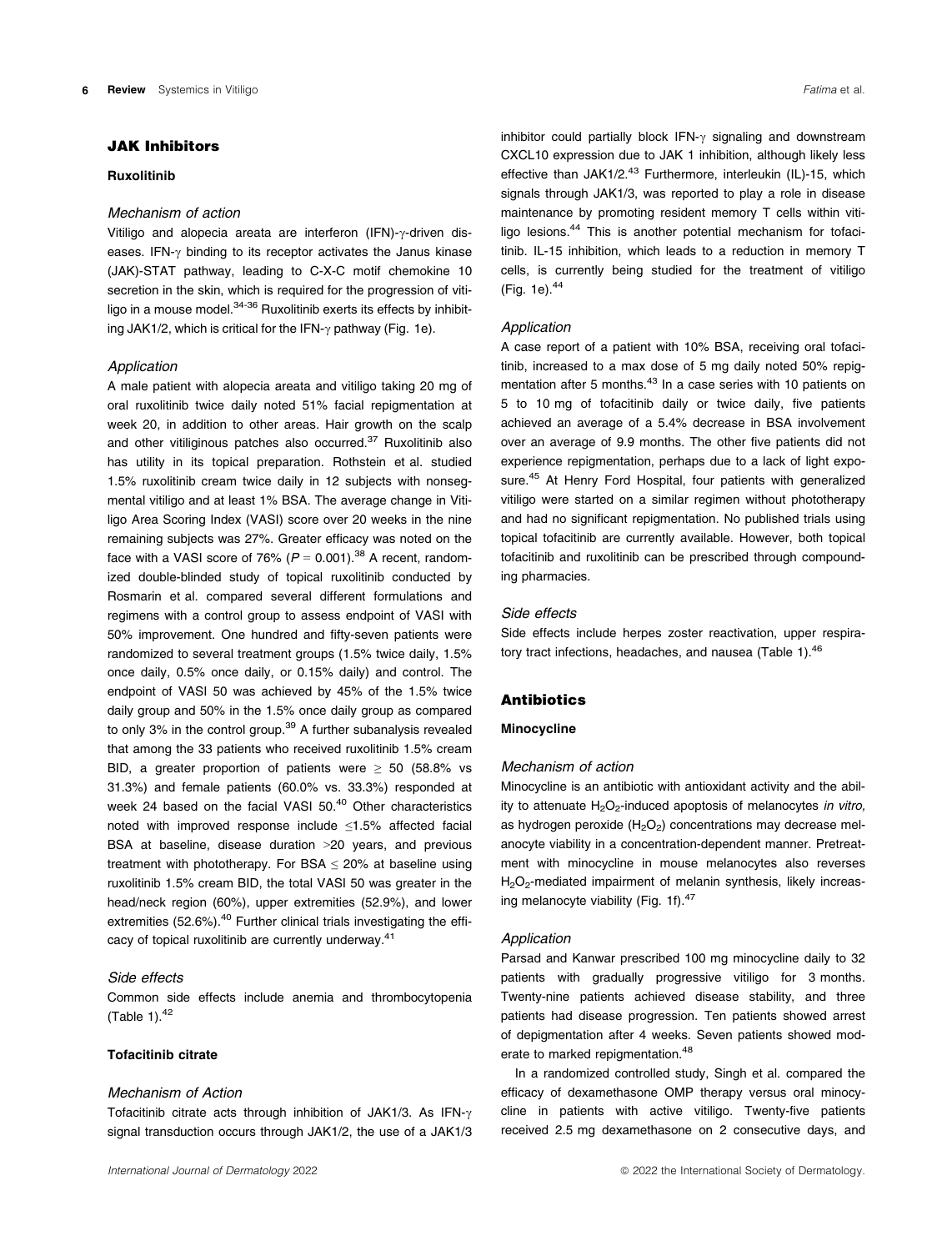25 patients received 100 mg minocycline daily. Six (24%) patients in the minocycline and three (12%) patients in the OMP group developed new lesions, an insignificant difference over the 6-month course. They concluded that both are effective for disease stabilization.<sup>49</sup> However, such "non-inferiority studies" as this one may be underpowered, making it difficult to draw conclusions. Based on these trials and our clinical experience, minocycline has more utility in disease stabilization than repigmentation.

# Side effects

Common side effects include photosensitivity and gastrointestinal distress (Table 1).<sup>50</sup>

### Antioxidants

#### Alpha-lipoic acid

#### Mechanism of action

Alpha-lipoic acid acts as a fatty-acid peroxyl and hydroxyl radical scavenger, lipoxygenase inhibitor, and glutathione synthesis promotor. It is also involved in recycling vitamins C and  $E^{51}$ These properties may be protective against oxidative stress and halt disease progression, making alpha-lipoid acid useful in combination therapy (Fig. 1g).

#### Application

Dell'Anna et al. conducted a double-blinded, placebo-controlled trial evaluating the efficacy of NBUVB and antioxidant pool (AP) versus NBUVB alone for generalized vitiligo. The AP contained alpha-lipoic acid (50 mg), vitamin C (50 mg), vitamin E (20 mg), polyunsaturated fatty acids (12%), and cysteine monohydrate (50 mg). Patients (AP;  $n = 17$ , placebo;  $n = 11$ ) took two tablets of AP or placebo daily for 8 weeks followed by a 6-month period of twice weekly NBUVB with oral medication. Treatment response was evaluated through visual grading of photographs and biochemical parameters of redox status at baseline, 2 and 6 months. After 2 months of AP, catalase activity and reactive oxygen species production were 121% and 57% of base values ( $P < 0.05$  and  $P < 0.02$  vs placebo, respectively). In the AP group, 47% of patients obtained > 75% repigmentation vs 18% in the placebo group ( $P < 0.05$ ) after 6 months.<sup>51</sup>

Li et al. evaluated a combination treatment with oral alphalipoic acid, betamethasone injection, and NBUVB in 50 patients with nonsegmental progressive vitiligo. Patients were divided into treatment and control groups and were respectively treated with oral alpha-lipoic acid and placebo, in combination with betamethasone injection and NBUVB. At 3 and 6 months, 40% and  $90\%$  of patients in the treatment group achieved  $> 50\%$ improvement, respectively. The treatment group had better efficacy than control at 3 months, whereas no difference was observed at 6 months.<sup>52</sup>

#### Side effects

Nausea and dizziness have been reported (Table 1).<sup>53</sup>

#### Ginkgo biloba extract

#### Mechanism of action

Vitiligo patients have impaired intracellular redox status and depleted antioxidant levels leading to oxidative stress and melanocyte injury. Ginkgo biloba extracts (GBEs) have antiinflammatory, immunomodulatory, and antioxidant properties. They may attenuate oxidative stress in macrophages and endothelial cells, scavenge superoxide-free radicals, and have effects against ultraviolet B-induced cytotoxicity (Fig. 1h).<sup>54</sup>

#### Application

In a double-blinded, placebo-controlled trial, Parsad et al. evaluated the efficacy of GBE in patients with limited and slowspreading vitiligo. Over 6 months, patients in group A ( $n = 22$ ) received GBE 40 mg three times daily, while patients in group B ( $n = 22$ ) received placebo. Patients in group A had a statistically significant halt in disease progression ( $P = 0.006$ ). Marked to complete repigmentation was observed in 10 patients in group A and two patients in group B.<sup>54</sup>

Szczurko et al. conducted a prospective open-label trial in 11 participants, 12 to 35 years old, with 60 mg GBE twice a day for 12 weeks. Results showed a significant improvement in total VASI and Vitiligo European Task Force scores.<sup>55</sup>

Based on these trials and our clinical experience, oral antioxidants such as ginkgo biloba and ALA have more utility in disease stabilization than repigmentation when used in combination with other therapies. Other antioxidants, such as polypodium leucotomos extract, have shown some utility in treating vitiligo, whereas others, such as pseudocatalase, have shown mixed results.<sup>56-62</sup>

#### Side effects

GBE is well tolerated and safe at doses of 120 mg/day (Table 1).<sup>53</sup>

#### Hormone analog

# Afamelanotide

#### Mechanism of action

Afamelanotide is an analog of  $\alpha$ -melanocyte-stimulating hormone  $(\alpha$ -MSH), which stimulates melanocyte proliferation and melanogenesis with protective and anti-inflammatory properties. Melanocortin system defects occur in vitiligo, including lowplasma a-MSH levels, decreased lesional a-MSH levels, and reduced expression of prohormone convertases (Fig. 1i).<sup>63</sup>

#### Application

Lim et al. evaluated the efficacy of an afamelanotide implant with narrowband ultraviolet B (NBUVB) phototherapy for generalized vitiligo involving 15% to 50% of BSA with Fitzpatrick skin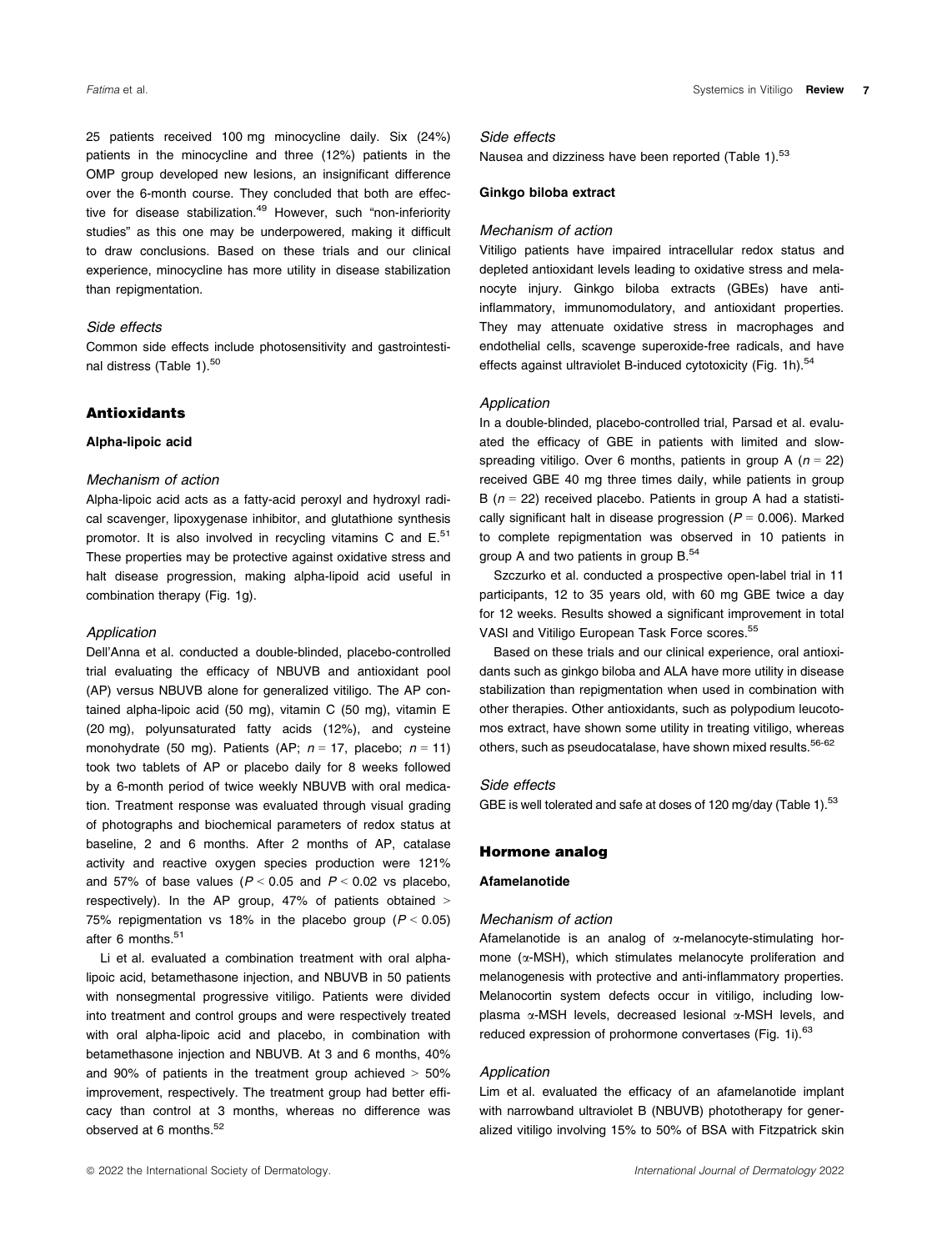phototypes III to VI. Patients were randomized to combination therapy ( $n = 28$ ) versus NBUVB monotherapy ( $n = 27$ ). After 1 month of NBUVB monotherapy, the combination therapy group received 16 mg afamelanotide subcutaneously monthly for 4 months. The combination therapy group had superior repigmentation (represented by a relative reduction in VASI) at 48.64% (95% CI, 39.49%-57.80%) at day 168 vs 33.26% (95% CI, 24.18%-42.33%) in the NBUVB monotherapy group. The combination group also had faster repigmentation (face, 42.0 vs 61.0 days  $[P = 0.001]$ ; upper extremities, 46.0 vs 69.0 days  $[P =$ 0.003]) with a more noticeable response in patients with Fitzpatrick skin phototypes IV to VI.<sup>64</sup>

#### Side effects

Notable adverse events include hyperpigmentation and nausea (Table 1). $64$ 

#### Clinical experience

In our clinical practice, oral corticosteroids are first-line agents for unstable vitiligo, with minocycline being used for those in whom oral corticosteroids are contraindicated. Steroid sparing agents, especially mycophenolate mofetil, have shown promising results. However, further studies need to be performed. We reserve these agents for patients with a contraindication to oral corticosteroids or minocycline.

We have been using compounded topical tofacitinib and ruxolitinib in clinic for patients who have failed topical steroids and calcineurin inhibitors. Although topical ruxolitinib has more evidence behind its use, it is also more expensive, which can be a limiting factor. In our experience, oral JAK inhibitors in combination with phototherapy are more effective compared to JAK inhibitors alone.

Oral antioxidants, such as alpha-lipoic acid and ginkgo biloba are used in conjunction with other treatments for disease stabilization, rather than repigmentation. They are not used as monotherapy. Polypodium leucotomos, specifically heliocare, is another antioxidant that we have used increasingly due to its consistent product quality.

Afamelanotide continues to be an experimental therapy that has potential for use in vitiligo. However, it is not currently available for use in this indication.

### Conclusion

Systemic therapies may benefit patients with unstable, widespread, or recalcitrant vitiligo. However, it is important to recognize their limitations as some agents lack evidence to support their use, with wide variability in outcome measures. These treatments can also be associated with poor efficacy and side effects. Additional barriers include adherence, lack of insurance coverage, and the need for regular laboratory monitoring and appointments.<sup>65</sup>

Some systemic agents that show promise, such as the JAK inhibitors and IL-15 inhibitors, are being studied for broader use. Further studies on systemic agents in vitiligo are necessary, especially as they are a promising therapeutic option for patients who suffer from this difficult to treat condition.

### Multiple choice questions (answers provided after references)

- 1 For rapidly progressive vitiligo, which of the following options is the best choice?
	- a Ginkgo biloba
	- b Minocycline
	- c Oral corticosteroids
	- d Phototherapy
	- e Tofacitinib
- 2 Which of the following options is pregnancy category X?
	- a Methotrexate
	- b Minocycline
	- c Azathioprine
	- d Oral corticosteroids
	- e Cyclosporine
- 3 Which of the following medications has also shown benefit in alopecia areata?
	- a Alpha-lipoic acid
	- b Minocycline
	- c Ruxolitinib
	- d Ginkgo biloba extract
	- e Afamelanotide
- 4 Which of the following treatment options do not require laboratory monitoring?
	- a Phototherapy
	- b Cyclosporine
	- c Azathioprine
	- d Methotrexate
	- e Mycophenolate mofetil
- 5 Which of the following medications is being studied as a topical treatment for vitiligo?
	- a Methotrexate
	- b Minocycline
	- c Cyclosporine
	- d Ruxolitinib
	- e Afamelanotide
- 6 Dosing of ginkgo biloba extract is 200 mg/day.
	- a True
	- b False
- 7 Cyclosporine is contraindicated in patients with uncontrolled hypertension.
	- a True
	- b False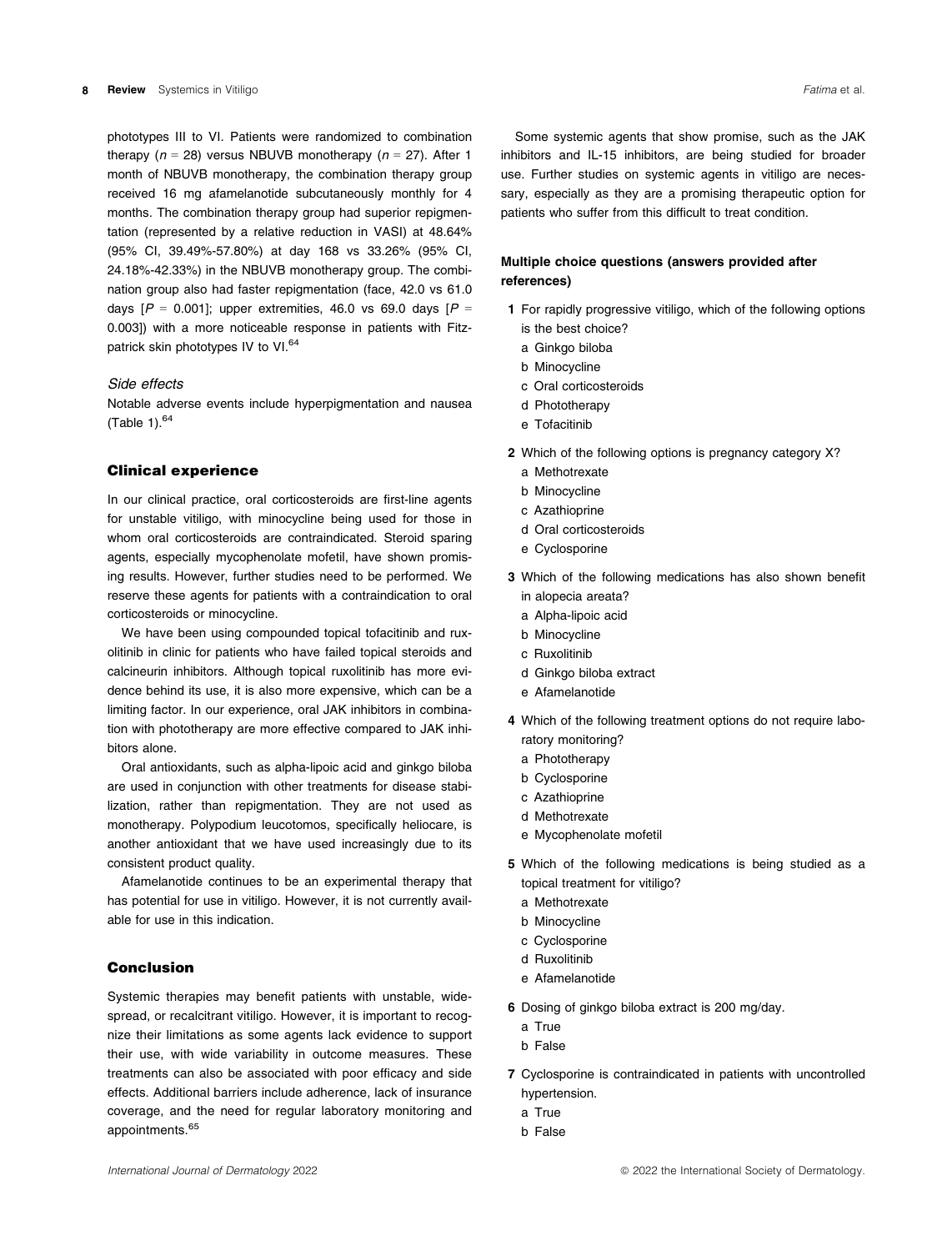- 8 Folic acid is recommended in conjunction with what other oral medication?
	- a Oral corticosteroids
	- b Minocycline
	- c Azathioprine
	- d Methotrexate
	- e Afamelanotide
- 9 Which of the following oral medications is associated with increased risk of nonmelanoma skin cancers, especially after 1 year of use?
	- a Methotrexate
	- b Oral corticosteroids
	- c Azathioprine
	- d Minocycline
	- e Afamelanotide
- 10 Among the studies noted, the most frequently used medication to compare treatment efficacy are oral corticosteroids.
	- a True
	- b False

# Conflict of interest

HWL has received research grants from Incyte, L'Oréal Pfizer, PCORI. He has served as a consultant for Pierre Fabre, ISDIN, Ferndale, La Roche-Posay, Beiersdorf, and as a speaker for La Roche-Posay and Cantabria Labs. J.E.H. is a consultant and investigator for Pfizer, Genzyme/Sanofi, Aclaris Therapeutics, Rheos Medicines, Sun Pharmaceuticals, Villaris Therapeutics, TeVido BioDevices, and EMD Serono. He is a consultant for AbbVie, Janssen, 3rd Rock Ventures, The Expert Institute, and Biologics MD. He is an investigator for Celgene, Incyte, and Dermira. He has equity in TeVido Biodevices, Rheos, and Villaris Therapeutics and is the founder of Villaris Therapeutics. I.H.H. is an investigator for Clinuvel, L'Oreal, Estee Lauder, Fernale Labratories, Inc., Pfizer, Bayer, Unigen, Allergan, Johnson & Johnson, Abbvie and Incyte. He is a consultant for Incyte, AbbVie, and Pfizer and is the Global Vitiligo Foundation Co-Chair. T.F.M is an investigator for Avita, Arcutis, Incyte, the National Institute of Allergy and Infectious Diseases, Estee Lauder, Ferndale Laboratories, Inc., and Allergan. T.A., S.F., and M.A.R. have no conflict to disclose.

#### **References**

- 1 Harris JE. Immunopathogenesis. In: Hamzavi IH, Mahmoud BH, Isedeh PN, eds. Handbook of Vitiligo: Basic Science and Clinical Management: JP Medical Ltd, London: 201621–36.
- 2 Ezzedine K et al. Vitiligo is not a cosmetic disease. J Am Acad Dermatol 2015; 73(5): 883–885.
- 3 Sharma CK et al. Different advanced therapeutic approaches to treat vitiligo. J Environ Pathol Toxicol Oncol 2015; 34(4): 321-334.
- 4 Walling HW, Swick BL. Update on the management of chronic eczema: new approaches and emerging treatment options. Clin Cosmet Investig Dermatol 2010; 3: 99–117.
- 5 Lahiri K, Chatterjee M, Sarkar R. Pigmentary disorders: a comprehensive compendium: Jaypee Brothers Medical Publishers (P) Ltd, New Delhi: 2014.
- 6 Pasricha JS, Khaitan BK. Oral mini-pulse therapy with betamethasone in vitiligo patients having extensive or fastspreading disease. Int J Dermatol 1993; 32(10): 753-757.
- 7 Radakovic-Fijan S et al. Oral dexamethasone pulse treatment for vitiligo. J Am Acad Dermatol 2001; 44(5): 814–817.
- 8 Kanwar AJ, Mahajan R, Parsad D. Low-dose oral mini-pulse dexamethasone therapy in progressive unstable vitiligo. J Cutan Med Surg 2013; 17(4): 259–268.
- 9 Kim SM, Lee HS, Hann SK. The efficacy of low-dose oral corticosteroids in the treatment of vitiligo patients. Int J Dermatol 1999; 38(7): 546–550.
- 10 Tiede I et al. CD28-dependent Rac1 activation is the molecular target of azathioprine in primary human CD4+ T lymphocytes. J Clin Invest 2003; 111(8): 1133–1145.
- 11 Radmanesh M, Saedi K. The efficacy of combined PUVA and low-dose azathioprine for early and enhanced repigmentation in vitiligo patients. J Dermatolog Treat 2006; 17(3): 151–153.
- 12 Patra S et al. A randomized comparative study of the effect of betamethasone oral mini-pulse therapy versus oral azathioprine in progressive non-segmental vitiligo. J Am Acad Dermatol 2021; 85(3): 728–729.
- 13 Patel AA, Swerlick RA, McCall CO. Azathioprine in dermatology: the past, the present, and the future. J Am Acad Dermatol 2006; 55(3): 369–389.
- 14 Kim SC, Hernandez-Diaz S. Editorial: Safety of immunosuppressive drugs in pregnant women with systemic inflammatory diseases. Arthritis Rheumatol 2014; 66(2): 246– 249.
- 15 US Food and Drug Administration Prescribing information: JAKAFI (ruxolitinib) (Reference ID: 4546367). 2020 [cited 2020 21 October]; Available from: [https://www.accessdata.fda.gov/](https://www.accessdata.fda.gov/drugsatfda_docs/label/2020/202192Orig1s019Rpllbl.pdf) [drugsatfda\\_docs/label/2020/202192Orig1s019Rpllbl.pdf.](https://www.accessdata.fda.gov/drugsatfda_docs/label/2020/202192Orig1s019Rpllbl.pdf)
- 16 US Food and Drug Administration Prescribing information: XELJANZ (tofacitinib) (Reference ID: 4269956). 2018 [cited 2020 21 October]; Available from: [https://www.accessdata.fda.](https://www.accessdata.fda.gov/drugsatfda_docs/label/2018/203214s018lbl.pdf) [gov/drugsatfda\\_docs/label/2018/203214s018lbl.pdf](https://www.accessdata.fda.gov/drugsatfda_docs/label/2018/203214s018lbl.pdf).
- 17 IBM Corporation. Minocycline hydrochloride. Micromedex: IBM Corporation, Armonk, NY: 2020.
- 18 IBM Corporation. Ginkgo biloba. Micromedex: IBM, Armonk, NY: 2020.
- 19 US Food and Drug Administration Prescribing information: RAYOS (prednisone) (Reference ID: 3165107). 2012 [cited 2020 21 October]; Available from: [https://www.accessdata.fda.](https://www.accessdata.fda.gov/drugsatfda_docs/label/2012/202020s000lbl.pdf) [gov/drugsatfda\\_docs/label/2012/202020s000lbl.pdf](https://www.accessdata.fda.gov/drugsatfda_docs/label/2012/202020s000lbl.pdf).
- 20 Allison AC. Mechanisms of action of mycophenolate mofetil. Lupus 2005; 14(Suppl 1): s2–s8.
- 21 Orvis AK et al. Mycophenolate mofetil in dermatology. J Am Acad Dermatol 2009; 60(2): 183–199. quiz 200-2.
- 22 Bishnoi A et al. Oral mycophenolate mofetil as a stabilizing treatment for progressive non-segmental vitiligo: results from a prospective, randomized, investigator-blinded pilot study. Arch Dermatol Res 2021; 313(5): 357–365.
- 23 Singh H et al. A randomized comparative study of oral corticosteroid minipulse and low-dose oral methotrexate in the treatment of unstable vitiligo. Dermatology 2015; 231(3): 286– 290.
- 24 Cutolo M et al. Anti-inflammatory mechanisms of methotrexate in rheumatoid arthritis. Ann Rheum Dis 2001; 60(8): 729-735.
- 25 Alghamdi K, Khurrum H. Methotrexate for the treatment of generalized vitiligo. Saudi Pharm J 2013; 21(4): 423-424.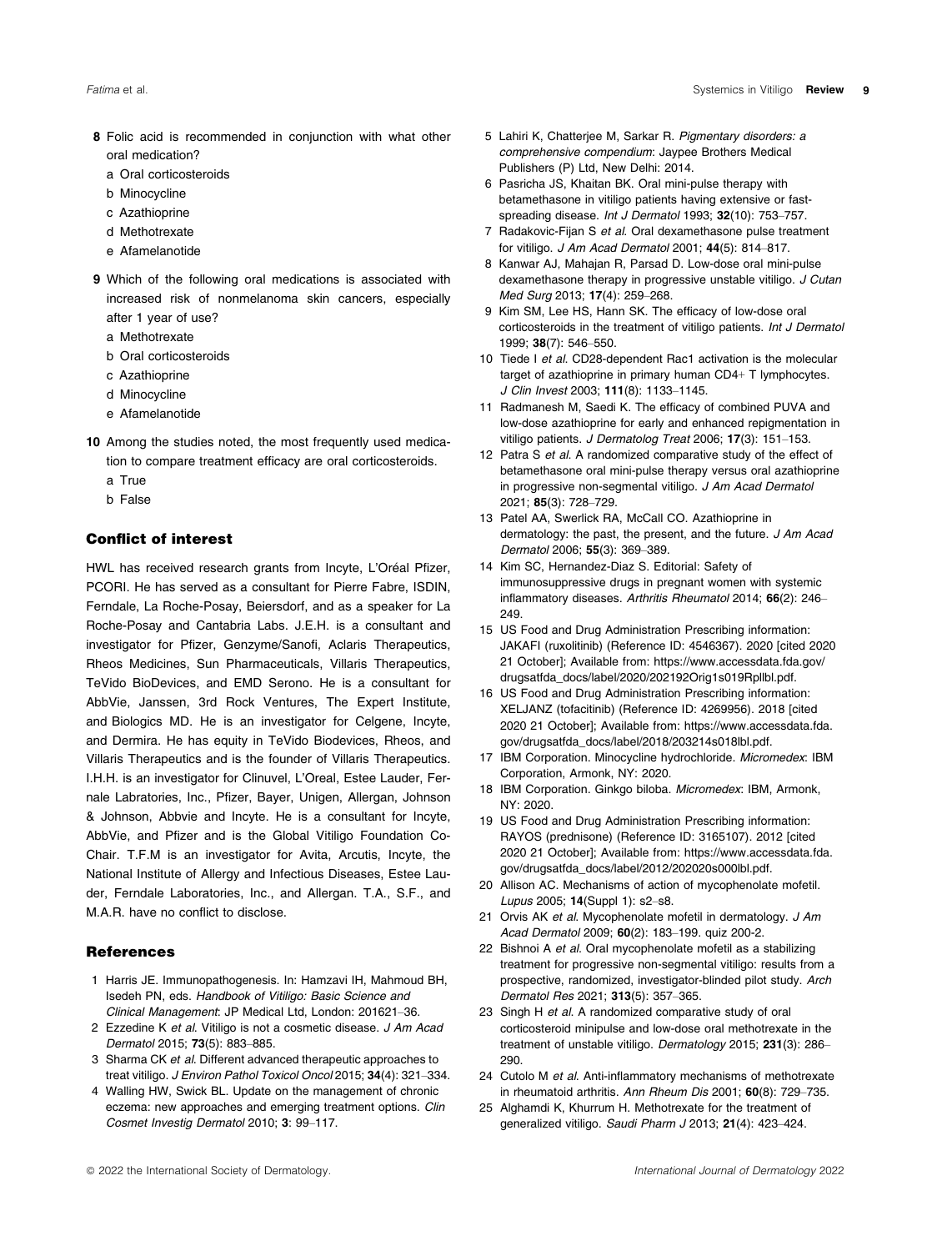- 26 Sandra A, Pai S, Shenoi SD. Unstable vitiligo responding to methotrexate. Indian J Dermatol Venereol Leprol 1998; 64(6): 309.
- 27 West J, Ogston S, Foerster J. Safety and efficacy of methotrexate in psoriasis: a meta-analysis of published trials. PLoS One 2016; 11(5): e0153740.
- 28 Amor KT, Ryan C, Menter A. The use of cyclosporine in dermatology: part I. J Am Acad Dermatol 2010; 63(6): 925-946.  $q$ uiz 947-8.
- 29 Tarle RG et al. Vitiligo--part 1. An Bras Dermatol 2014: 89(3): 461–470.
- 30 Gupta AK et al. Oral cyclosporine in the treatment of inflammatory and noninflammatory dermatoses. A clinical and immunopathologic analysis. Arch Dermatol 1990; 126(3): 339–350.
- 31 Taneja A et al. Cyclosporine in treatment of progressive vitiligo: An open-label, single-arm interventional study. Indian J Dermatol Venereol Leprol 2019; 85(5): 528–531.
- 32 Mehta H et al. Oral cyclosporine is effective in stabilizing active vitiligo: Results of a randomized controlled trial. Dermatol Ther 2021; 34: e15033.
- 33 Ryan C, Amor KT, Menter A. The use of cyclosporine in dermatology: part II. J Am Acad Dermatol 2010; 63(6): 949-972. quiz 973-4.
- 34 Rashighi M et al. CXCL10 is critical for the progression and maintenance of depigmentation in a mouse model of vitiligo. Sci Transl Med 2014; 6(223): 223ra23.
- 35 Rashighi M, Harris JE. Serum chemokines herald disease activity and treatment response in vitiligo patients. Br J Dermatol 2016; 174(6): 1190–1191.
- 36 Richmond JM et al. Keratinocyte-derived chemokines orchestrate T-cell positioning in the epidermis during vitiligo and may serve as biomarkers of disease. J Invest Dermatol 2017; 137(2): 350–358.
- 37 Harris JE et al. Rapid skin repigmentation on oral ruxolitinib in a patient with coexistent vitiligo and alopecia areata (AA). J Am Acad Dermatol 2016; 74(2): 370–371.
- 38 Rothstein B et al. Treatment of vitiligo with the topical Janus kinase inhibitor ruxolitinib. J Am Acad Dermatol 2017; 76(6): 1054–1060 e1.
- 39 Rosmarin D et al. Ruxolitinib cream for treatment of vitiligo: a randomised, controlled, phase 2 trial. Lancet 2020; 396(10244): 110–120.
- 40 Hamzavi I et al. Efficacy of ruxolitinib cream in vitiligo by patient characteristics and affected body areas: descriptive subgroup analyses from a phase 2, randomized, double-blind trial. J Am Acad Dermatol 2021; S0190-9622(21): 01043–01044.
- 41 Incyte Corporation. A study of INCB018424 phosphate cream in subjects with vitiligo (NCT03099304). 2017 [cited 2020 October 22]; Available from: [https://clinicaltrials.gov/ct2/show/](https://clinicaltrials.gov/ct2/show/NCT03099304) [NCT03099304.](https://clinicaltrials.gov/ct2/show/NCT03099304)
- 42 Ho PJ et al. Practical management of myelofibrosis with ruxolitinib. Intern Med J 2015; 45(12): 1221–1230.
- 43 Craiglow BG, King BA. Tofacitinib citrate for the treatment of vitiligo: a pathogenesis-directed therapy. JAMA Dermatol 2015; 151(10): 1110–1112.
- 44 Richmond JM et al. Antibody blockade of IL-15 signaling has the potential to durably reverse vitiligo. Sci Transl Med 2018; 10 (450): eaam7710.
- 45 Liu LY et al. Repigmentation in vitiligo using the Janus kinase inhibitor tofacitinib may require concomitant light exposure. J Am Acad Dermatol 2017; 77(4): 675–682 e1.
- 46 Hsu L, Armstrong AW. JAK inhibitors: treatment efficacy and safety profile in patients with psoriasis. J Immunol Res 2014; 2014: 283617.
- 47 Song X et al. Minocycline protects melanocytes against H2O2induced cell death via JNK and p38 MAPK pathways. Int J Mol Med 2008; 22(1): 9–16.
- 48 Parsad D, Kanwar A. Oral minocycline in the treatment of vitiligo--a preliminary study. Dermatol Ther 2010; 23(3): 305–307.
- 49 Singh A et al. Randomized controlled study to evaluate the effectiveness of dexamethasone oral minipulse therapy versus oral minocycline in patients with active vitiligo vulgaris. Indian J Dermatol Venereol Leprol 2014; 80(1): 29–35.
- 50 Garner SE et al. Minocycline for acne vulgaris: efficacy and safety. Cochrane Database Syst Rev 2012; 2012(8): CD002086.
- 51 Dell'Anna ML et al. Antioxidants and narrow band-UVB in the treatment of vitiligo: a double-blind placebo controlled trial. Clin Exp Dermatol 2007; 32(6): 631–636.
- 52 Li L et al. Triple-combination treatment with oral alpha-lipoic acid, betamethasone injection, and NB-UVB for non-segmental progressive vitiligo. J Cosmet Laser Ther 2016; 18(3): 182-185.
- 53 Gianfaldoni S et al. Herbal compounds for the treatment of vitiligo: a review. Open Access Maced J Med Sci 2018; 6(1): 203–207.
- 54 Parsad D, Pandhi R, Juneja A. Effectiveness of oral Ginkgo biloba in treating limited, slowly spreading vitiligo. Clin Exp Dermatol 2003; 28(3): 285–287.
- 55 Szczurko O et al. Ginkgo biloba for the treatment of vitiligo vulgaris: an open label pilot clinical trial. BMC Complement Altern Med 2011; 11: 21.
- 56 Reyes E et al. Systemic immunomodulatory effects of Polypodium leucotomos as an adjuvant to PUVA therapy in generalized vitiligo: A pilot study. J Dermatol Sci 2006; 41(3): 213–216.
- 57 Middelkamp-Hup MA et al. Treatment of vitiligo vulgaris with narrow-band UVB and oral Polypodium leucotomos extract: a randomized double-blind placebo-controlled study. J Eur Acad Dermatol Venereol 2007; 21(7): 942–950.
- 58 Pacifico A et al. NB-UVB plus oral Polypodium leucotomos extract display higher efficacy than NB-UVB alone in patients with vitiligo. Dermatol Ther 2021; 34(2): e14776.
- 59 Bakis-Petsoglou S, Le Guay JL, Wittal R. A randomized, double-blinded, placebo-controlled trial of pseudocatalase cream and narrowband ultraviolet B in the treatment of vitiligo. Br J Dermatol 2009; 161(4): 910–917.
- 60 Naini FF et al. The effect of pseudocatalase/superoxide dismutase in the treatment of vitiligo: a pilot study. J Res Pharm Pract 2012; 1(2): 77–80.
- 61 Schallreuter KU et al. From basic research to the bedside: efficacy of topical treatment with pseudocatalase PC-KUS in 71 children with vitiligo. Int J Dermatol 2008; 47(7): 743-753.
- 62 Alshiyab DM et al. Comparison of the efficacy of Tacrolimus 0.1% ointment and Tacrolimus 0.1% plus topical pseudocatalase/superoxide dismutase gel in children with limited vitiligo: a randomized controlled trial. J Dermatolog Treat 2020; 31: 1–4.
- 63 Grimes PE et al. The efficacy of afamelanotide and narrowband UV-B phototherapy for repigmentation of vitiligo. JAMA Dermatol 2013; 149(1): 68–73.
- 64 Lim HW et al. Afamelanotide and narrowband UV-B phototherapy for the treatment of vitiligo: a randomized multicenter trial. JAMA Dermatol 2015; 151(1): 42–50.
- 65 Constantiner M, Cukor D. Barriers to immunosuppressive medication adherence in high-risk adult renal transplant recipients. Dialysis and Transplantation 2011; 40(2): 60–66.